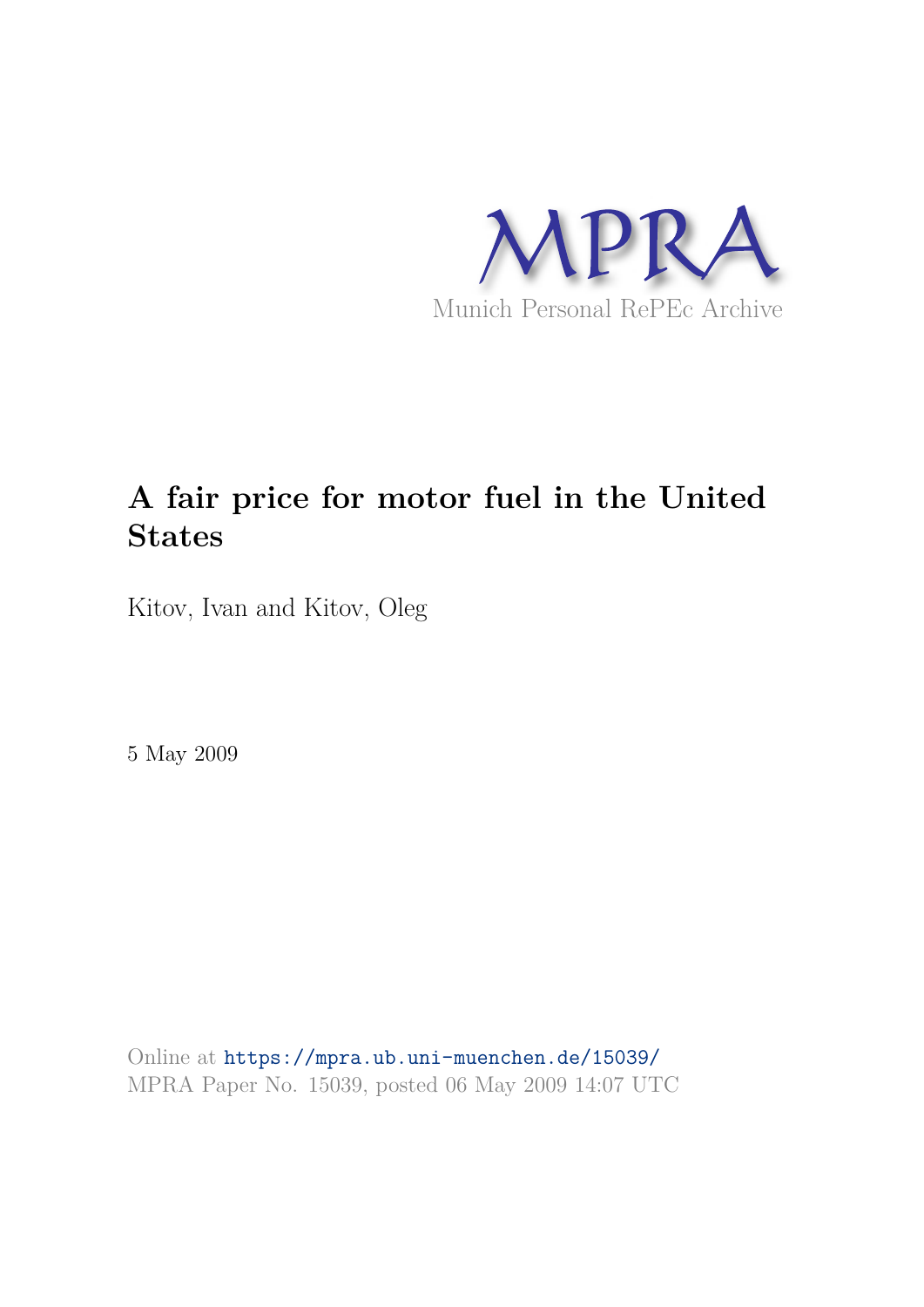# **A fair price for motor fuel in the United States**

Ivan O. Kitov, Oleg I. Kitov

### **Abstract**

In the United States, there exist robust linear trends in the differences between headline (or core) CPI and price indices for individual subcategories of goods and services such as energy, food, housing, etc. Chiefly these differences can be represented by a piece-wise straight line. The periods of the transition from one trend to another are characterized by an elevated volatility. The difference between the core CPI and the price index for motor fuel can be also accurately approximated by several straight lines. In 2008, the negative trend was replaced with a positive one, and thus, a very high volatility in motor fuel price was observed, with an extension into 2009. The change in the trend was accompanied by an "overshoot" in the price for motor oil, which dropped much lower than that expected from the new trend. Therefore, the difference has to return to the new positive trend in 2009. During the recovery period, the index for motor fuel will grow by 90 units or 50%. The price for motor fuel in the US will also grow by 50% by the end of 2009. Oil price is expected to rise by ~50% as well, from its current value of ~\$50 per barrel.

Therefore, the fair price is not a fixed value but a linear function of time.

Key words: CPI, motor fuel price, prediction, US

JEL Classification: E31, E37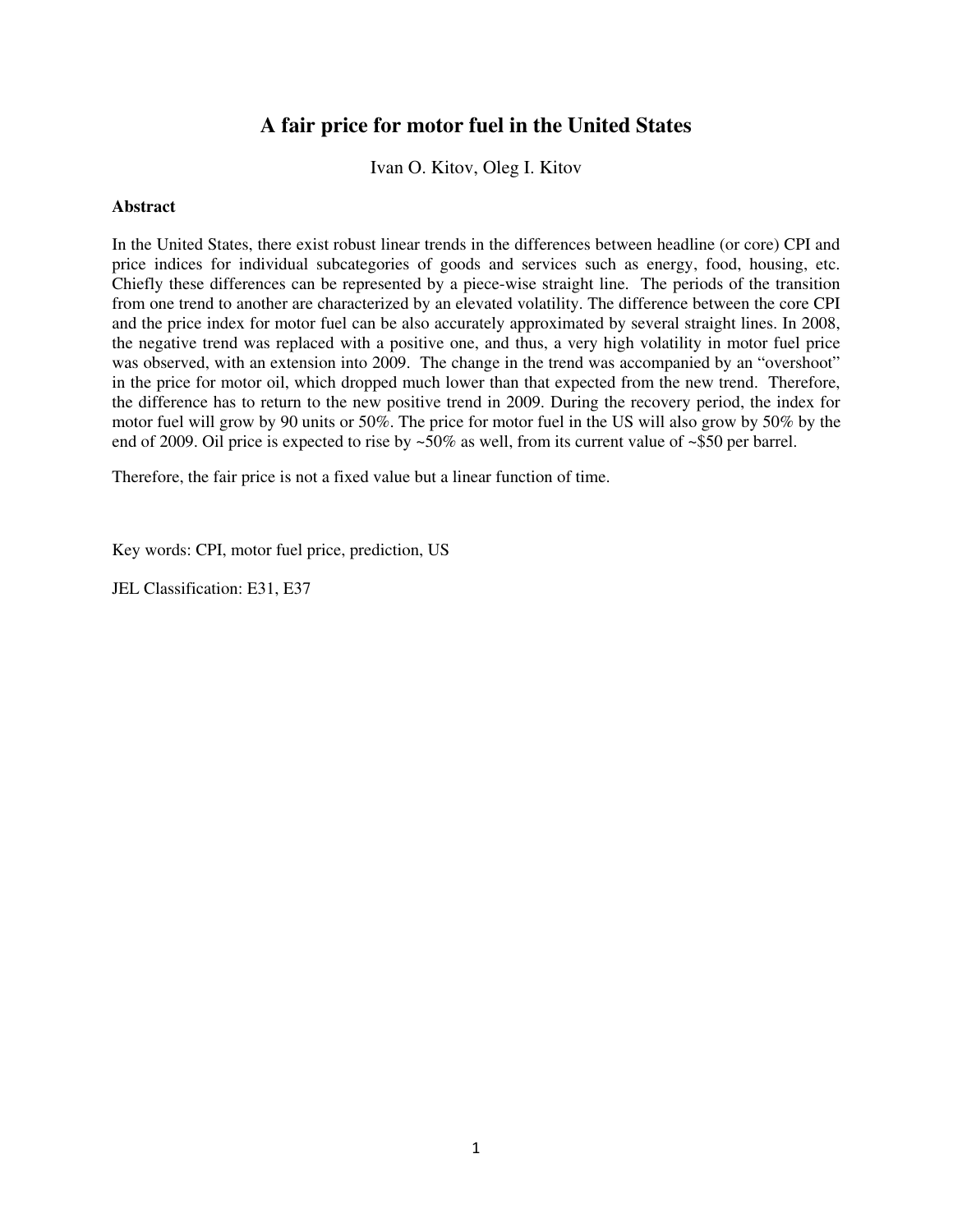#### **Introduction**

The change in consumer prices is an eternal concern of any economy. In developed countries, the overall level of prices is the responsibility of central banks. Both high price inflation and deflation are considered by the mainstream economics as malicious phenomena which must be avoided by any means. This is not a correct presumption, however, because inflation in advanced economies is driven only by the change in labor force [1-8]. There exists a linear lagged relationship between inflation and the rate of labor force change, which allows prediction of inflation at various time horizons from current estimates of workforce and its projections. Therefore, the overall price inflation can be accurately estimated, but any artificial restriction of inflation using monetary tools may result in the (possibly lagged) increase in unemployment [4].

 Having a reliable forecast of the overall consumer price index (CPI) one can design a sound monetary policy, what is the primary objective for monetary and economic authorities. On the other hand, the overall CPI depends on the evolution of individual goods and services. Initially we found the presence of long-term linear trends in the difference between headline CPI and core (i.e. the headline one less food and energy) CPI [9]. Then we revealed that the differences between the headline (core) CPI and indices for individual expenditure categories such as energy, food, housing, and transportation is similar to that between the core CPI and headline CPI. Using the presence of piece-wise linear trends in corresponding differences we predicted [9] that "the index for energy will reach the level of the core CPI in 2008. Then, one should not expect further increase in energy price beyond that dictated by the headline CPI. It is likely that oil price will be falling in absolute terms." Now we can state that this prediction is correct: crude oil price reached  $\sim $150$  and then dropped to  $\sim $40$ . Correspondingly the price index for energy lost around 80 units during very short period. A relevant finding was the presence of high volatility during the transition between adjacent linear trends, as was observed with the oil price in 2008 and 2009.

Analysis of the difference between the headline CPI and such small individual subcategories as apples and oranges also revealed the presence of linear trends [10]. One of the studied subcategories was fuel oil for housing purposes, which was shown to be dependent primarily on oil price. All in all, the evolution of the price indices for even tiny subcategories relative to the CPI is not a stochastic process. This finding allows predicting prices of practically all goods and services. Such predictions include timing of the changes in linear trends.

## **1. The model**

As derived in [9,10], the difference between the core (or headline) CPI, *cCPI*, and individual indices, *iCPI*, can be described by a simplest time function :

$$
cCPI(t) - iCPI(t) = A + Bt \tag{1}
$$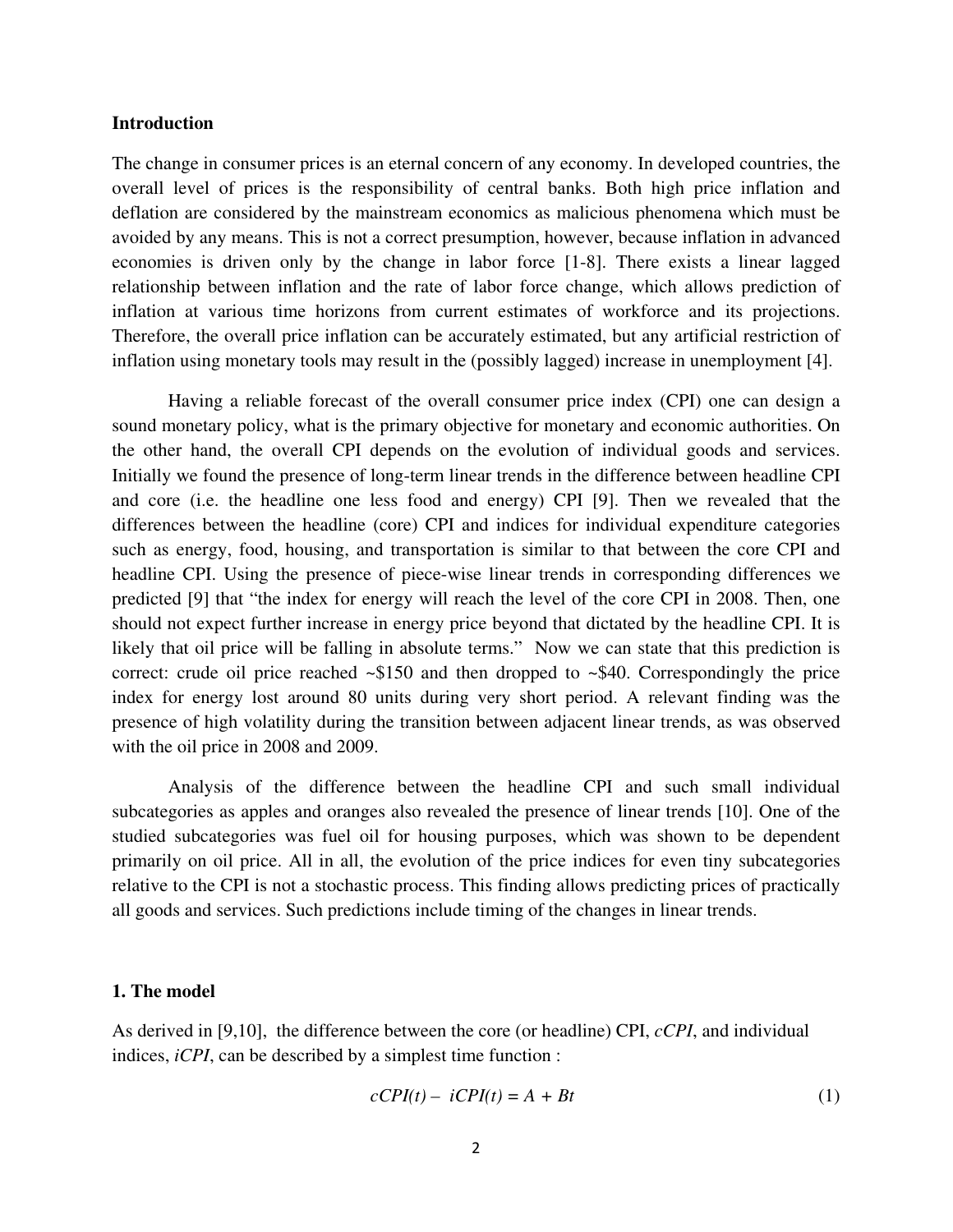where  $A$  and  $B$  are empirical constants, and  $t$  is the elapsed time. Therefore, the "distance" between the core CPI and some individual index is a linear function of time, with a positive or negative slope *B*.

The difference between the core CPI and (headline) CPI provides the best demonstration of the presence of linear trends. Left panel of Figure 1 displays the difference between 1960 and 2009. There are three distinct periods of linear dependence on time: from 1960 to 1980, from 1980 to 2000, and from 2001 to 2008. There are also two turning points in 1980 and 2001, where the trends undergo changes. Both turning points are characterized by an elevated volatility. Currently, the difference is passing third turning point with very high volatility caused by the uncertainty in the characteristics of the following trend.

Right panel of Figure 1 presents quantitative parameters of the linear trends. Between 1980 and 2000, the difference was growing at a rate of 0.67 units per year. Between 2001 and 2008, the difference underwent a rapid fall at a rate of 1.6 units per year. Both trends are reliable ones with high goodness-of-fit. A fundamental feature of the difference consists in the fact that all deviations from the trends were only short-term ones. This implies that current or future deviations from the new trend, which has been under development since July 2008, should be rapidly compensated. This feature will be used to predict the price for motor fuel in the next Section.



Figure 1. Illustration of linear trends in the difference between core and headline CPI in the U.S. *Left panel* demonstrates the full history of the difference between January1960 and March 2009. There are three quasi-linear segments with two turning points near 1980 and 2000. Currently, the difference passes third turning point. *Right panel* displays two linear trends with relevant linear regression lines.

### **2. Prediction**

Having relationship (1) describing the evolution of the difference between the core CPI and individual indices one can easily predict its short- and long-term evolution. Figure 2 depicts time history of the differences for the index for energy and motor fuel. In general, both time curves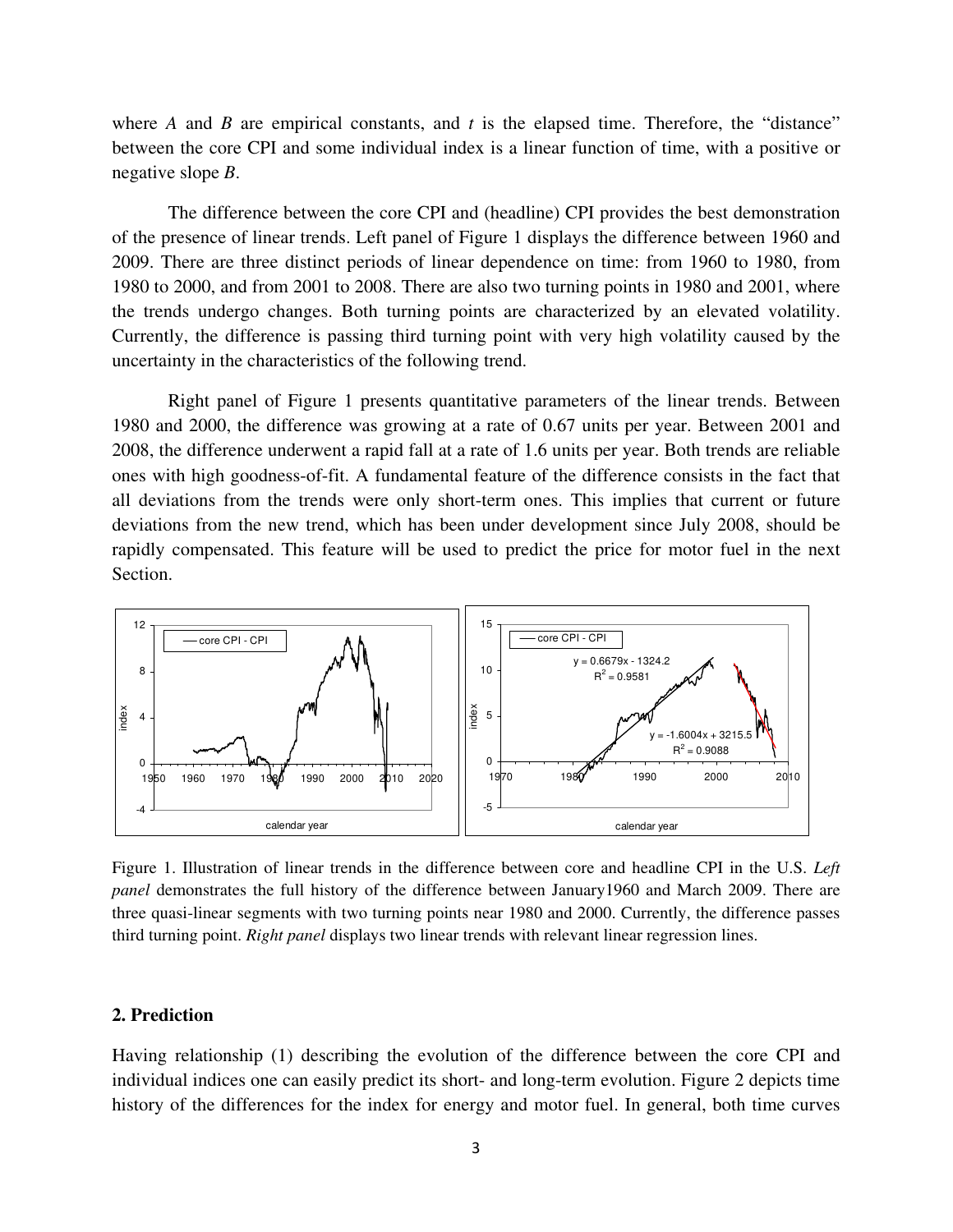are similar to that in Figure 1 with an exception of amplitude. The index for motor fuel has suffered larger deviations from the core CPI and is characterized by higher volatility than the index for energy. Otherwise, both differences evolve in sync.

 The period between 2008 and 2010 is characterized by an extraordinary high volatility in both differences. The new linear trend is under development and it is difficult to accurately estimate the rate of future growth. A naive assumption is that the following period will be a "mirror reflection" of the previous one. Therefore, the new slope should be the same as the old one but with opposite sign. Figure 3 shows the new trend by solid red line – the difference will grow from -60 in 2008 to +80 in 2015.



Figure 2. Evolution of the price indices for energy and motor fuel relative to core CPI.



Figure 3. The difference between the core CPI and the index for motor fuel. Red filled circles predict the evolution of the difference between March and December 2009. Total increase in the difference is +90 units of index or +50%: from 173 in March to 263 in December. Solid red line represents the "mirror" trend for that between 2002 and 2008, which is shown by solid black line.

In March 2009, the difference was at the level of +45, i.e. much higher than the level predicted by the new trend. As happened in the past with numerous individual price indices [9,10], such a strong deviation (one might call it "dynamic overshoot") should be compensated in the near future. Without loss of generality, we have restricted the recovery to the trend by the end of 2009. As a result the index for motor fuel should growth by 90 units during the next 9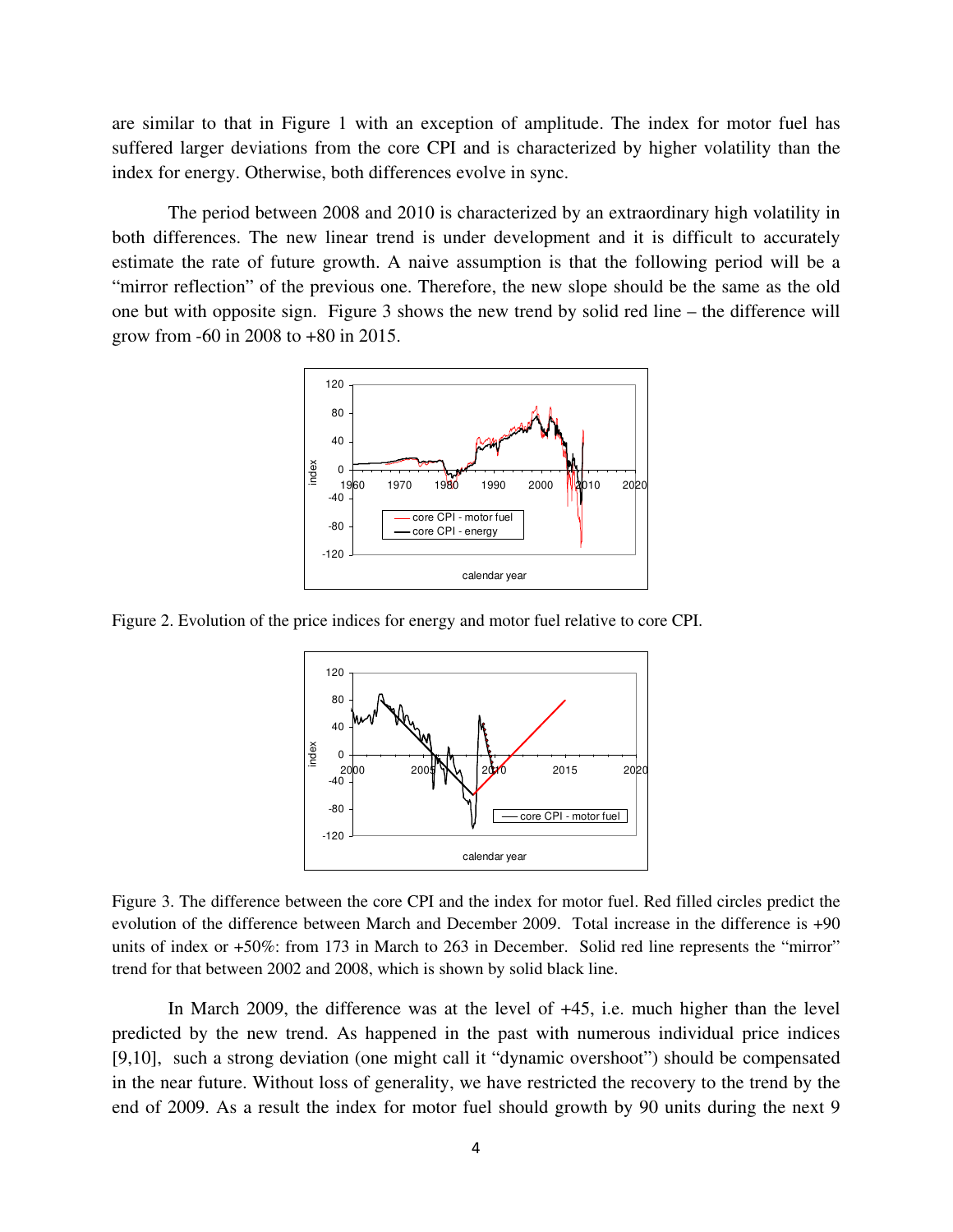months, or by 10 units per month. Red filled circles represent the evolution of the difference from April to December 2009. In 2010, the difference may undergo an overshoot in the opposite direction with additional rise in the index for motor fuel.

Translating indices into prices, the rise in the difference by 90 units (from 173 in March to 263 in December) means an increase in price by 50%. Therefore, it is very likely that the price for motor fuel in the beginning of 2010 will be 60% to 70% larger than in March 2009 due to the overshoot.

Correspondingly, the price index for energy, and thus, oil will also be growing in 2009 and likely in the first half of 2010. Sitting in May 2009, we observe a robust growth in oil price and futures. In any case, the difference should return to the new linear trend shortly.

### **Conclusion**

The price index for motor fuel in the USA should grow by  $\sim 50\%$  in 2009 – from 173 to 263 in order to intersect the long-term trend line. Accordingly, the price for motor fuel should grow by 50% from its March level. The rise in the price will be following up the growth in energy (including oil) price. Therefore, the headline CPI, which includes energy and food, will be growing faster that the core CPI in 2009 and the consumer price inflation will be positive.

 The title of this paper refers to some fair price for motor fuel. Unlike many researches, policy makers, and businessmen we treat no fixed price as a fair one. The price index for motor fuel (and for other subcategories of goods and services) evolves relative to the core CPI as a linear function of time. Such evolution must be caused by a huge number of mainly uncontrolled interactions between economic agents. Therefore, the straight line representing the observed trend consist of "gravity centers" to which the difference must converge over time. This line defines the fair price of motor fuel at any time. Because the evolution of the headline and core CPI in the United States is predetermined by the change in labor force, the problem of the fair price is completely resolved. Observed deviations from the fair price line are related to market sentiments caused by the uncertainty in the estimates of the future inflation and real economic growth. This uncertainty can be substantially reduced when the market will understand the inevitable character of linear trends and the dependence of the overall inflation on the change in labor force.

#### **References**

1. Kitov, I. (2006). [Inflation, unemployment, labor force change in the USA,](http://ideas.repec.org/p/inq/inqwps/ecineq2006-28.html) [Working Papers](http://ideas.repec.org/s/inq/inqwps.html) 28, ECINEQ, Society for the Study of Economic Inequality, <http://www.ecineq.org/milano/WP/ECINEQ2006-28.pdf>